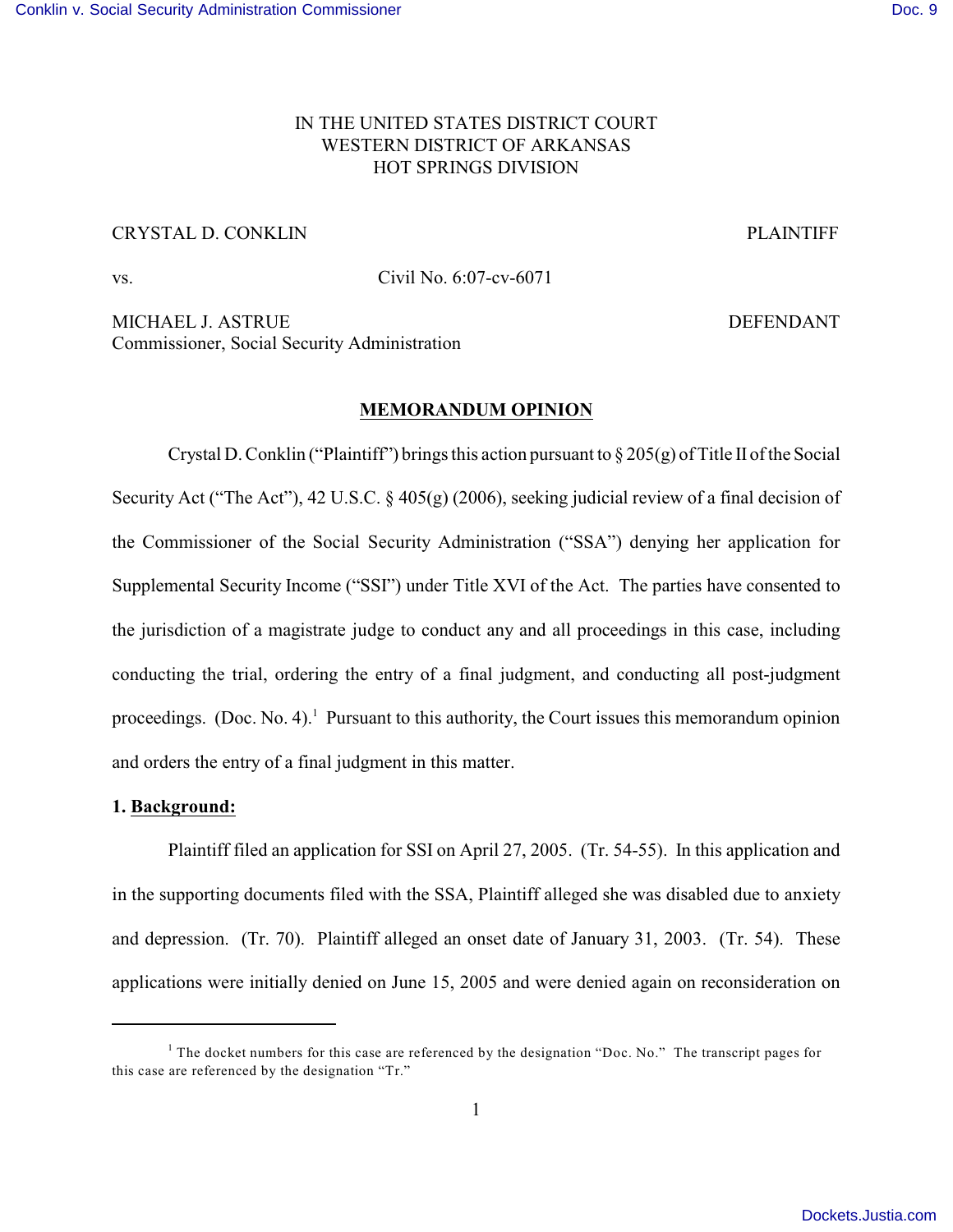October 6, 2005. (Tr. 34-36, 44-50).

On November 14, 2005, Plaintiff requested an administrative hearing on her application. (Tr. 39). The hearing was held on February 8, 2007 in Hot Springs, Arkansas. (Tr. 413-436). Plaintiff was present and was represented by counsel, Shannon Carroll, at this hearing. *See id.* Vocational Expert ("VE") Dr. Vance Sales, and witness Fran Honeycut, also testified at this hearing. *See id.* 

On April 26, 2007, the ALJ entered an unfavorable decision denying Plaintiff's application for SSI. (Tr. 11-18). In this decision, the ALJ determined Plaintiff had not engaged in Substantial Gainful Activity ("SGA") since January 31, 2003, her alleged onset date. (Tr. 13, Finding 1). The ALJ determined Plaintiff had the following severe impairments: an anxiety disorder, major depression and alcohol/substance abuse. (Tr. 13, Finding 2). The ALJ also determined, however, that Plaintiff did not have an impairment or a combination of impairments that met or medically equaled one of the listed impairments Appendix 1 to Subpart P of Regulations No. 4 ("Listings"). (Tr. 13, Finding 3).

In this decision, the ALJ also evaluated Plaintiff's subjective complaints and determined her Residual Functional Capacity ("RFC"). (Tr. 14-16, Finding 4). The ALJ evaluated Plaintiff's subjective complaints and allegedly disabling symptoms pursuant to the requirements and factors of 20 C.F.R. § 416.929. (Tr. 14-16). After reviewing these factors, the ALJ discounted Plaintiff's subjective complaints of disabling pain and other symptoms, based upon several findings, including the following: (1) Plaintiff did not seek treatment for depression until January 2005 despite her allegation of being unable to work since January 31, 2003; (2) Plaintiff was not compliant with her medication (3) her daily activities have not been more than minimally limited; (4) no doctor has placed any restrictions on her daily activities; (5) Plaintiff can manage her own personal needs and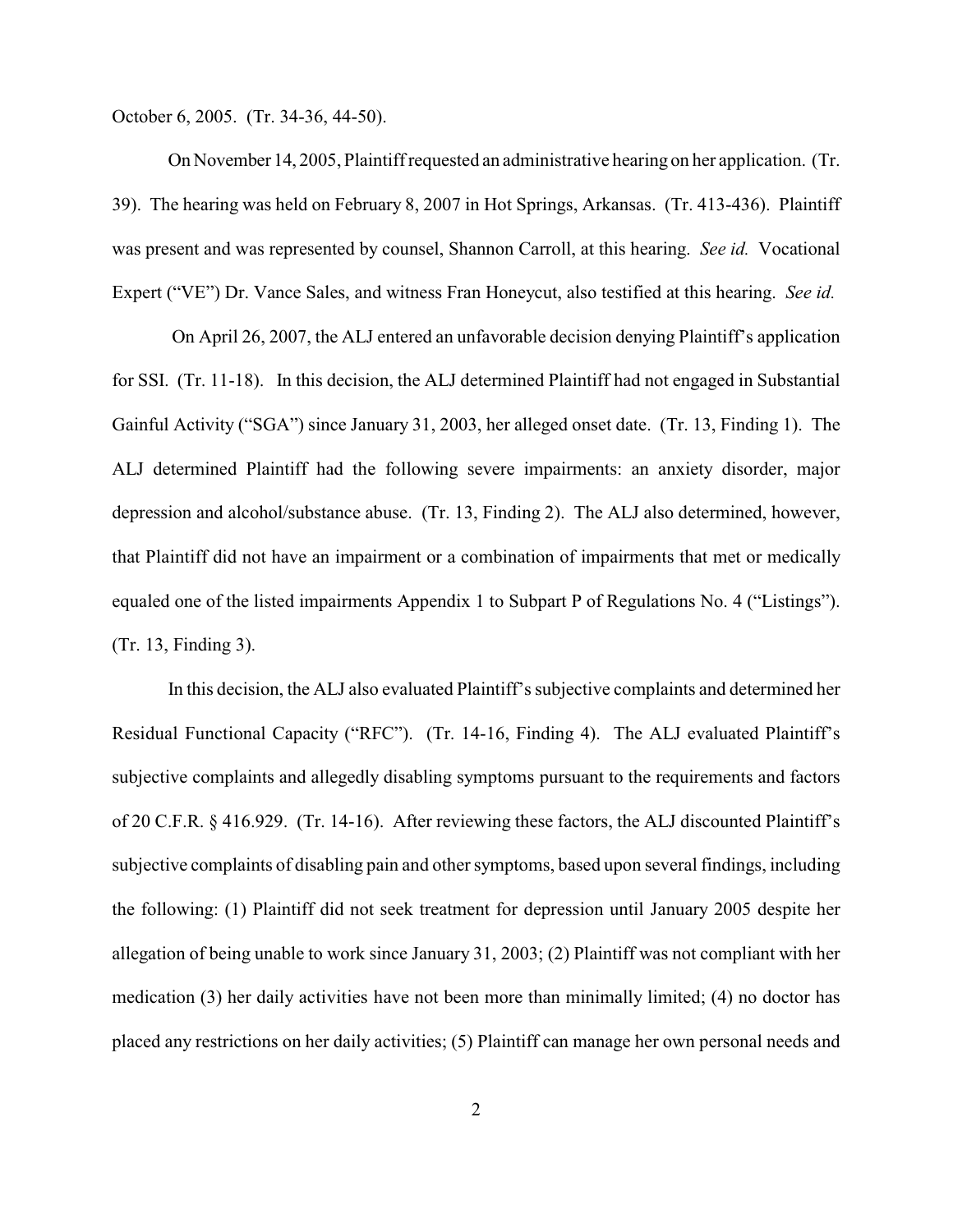household work; and (6) no physician has placed any functional restrictions on Plaintiff. (Tr. 14-18).

After discounting Plaintiff's subjective complaints, the ALJ the reviewed all the medical evidence and the hearing testimony and determined Plaintiff's RFC. (Tr. 14-16, Finding 4). Specifically, the ALJ determined Plaintiff retained the RFC for work at all exertional levels. The ALJ specifically found:

After carful consideration ofthe entire record, the undersigned finds that the claimant has the residual functional capacity to work at all exertional levels. Despite mental impairments, she retains the mental capacity to perform the basic mental demands of competitive, remunerative, unskilled work on a sustained basis

(Tr. 14, Finding 4). *See* 20 C.F.R. § 416.967(a).

The ALJ then determined Plaintiff was unable to perform her Past Relevant Work ("PRW") but was able to perform work existing in significant numbers in the national economy. (Tr. 16-17, Findings 5, 9). Plaintiff and the VE testified at the administrative hearing regarding these issues. (Tr. 417-419, 433-435). The VE testified that a hypothetical person with Plaintiff's RFC could not return to Plaintiff's PRW. (Tr. 433-434).

However, the VE then testified a hypothetical person with Plaintiff's RFC, age, education, and work experience could perform other work in the national economy. (Tr. 434-435). For example, the VE testified such a hypothetical person could perform work as a laundry and dry cleaner (1300 such jobs in the State of Arkansas and 235,000 in the nation), hand packager (7,000 such jobs in the State of Arkansas and 394,000 in the nation), and stockers and material handler (6000 such jobs in the State of Arkansas and 800,000 in the nation). (Tr. 17, finding 9). The ALJ went on to find Plaintiff was not under a disability from the date of her application through the date of the decision. (Tr. 17, Finding 10).

On May 9, 2007, Plaintiff requested the Appeals Council review the ALJ's unfavorable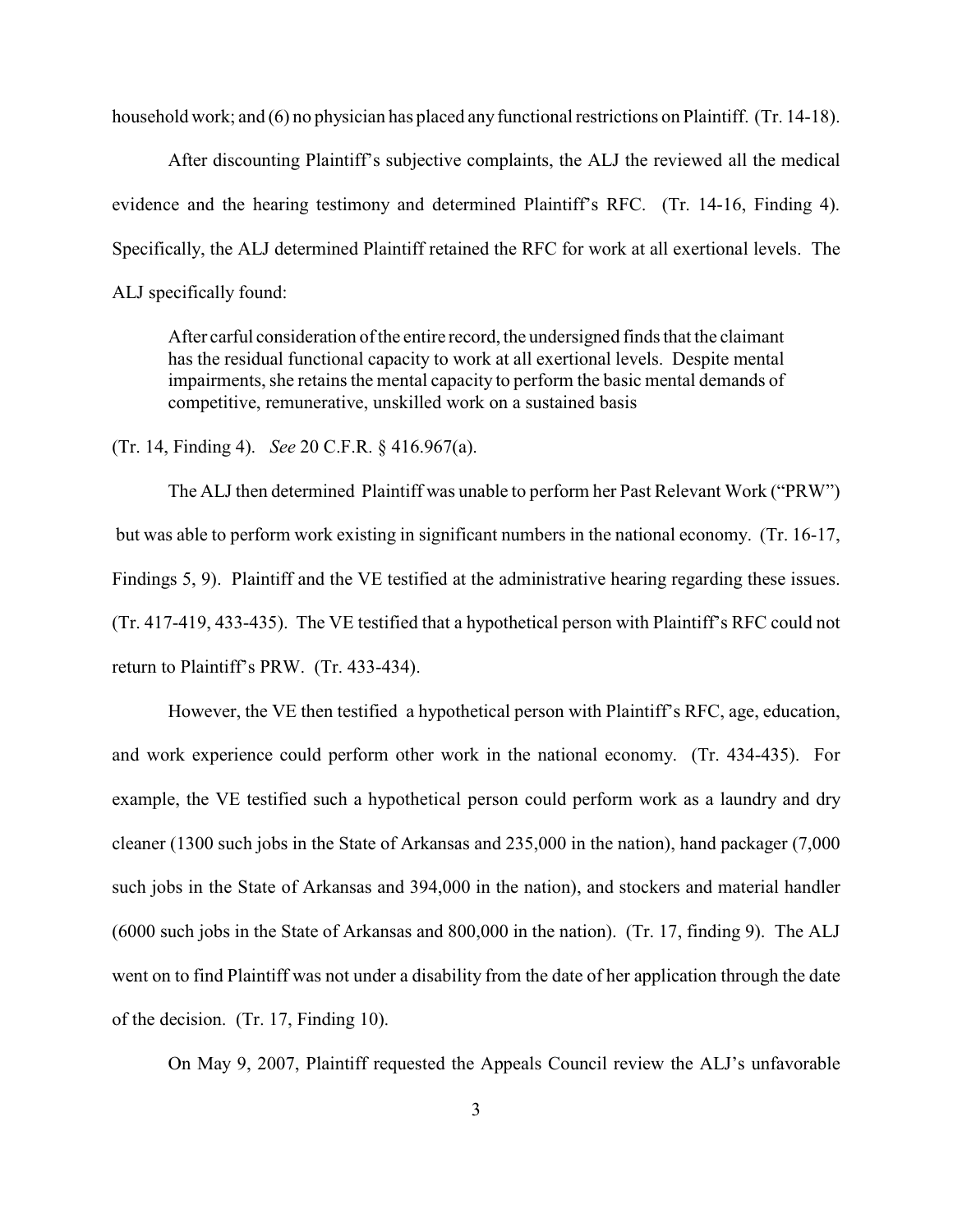decision. (Tr. 7). *See* 20 C.F.R. § 404.984(b)(2). The Appeals Council declined to review the decision of the ALJ. (Tr. 3-5). On September19, 2007, Plaintiff appealed the ALJ's decision to this Court. (Doc. No. 1). The parties consented to the jurisdiction of this Court on October 5, 2007. (Doc. No. 4). The case is now ready for decision.

### **2. Applicable Law:**

In reviewing this case, this Court is required to determine whether the Commissioner's findings are supported by substantial evidence on the record as a whole. *See* 42 U.S.C. § 405(g) (2006); *Ramirez v. Barnhart,* 292 F.3d 576, 583 (8th Cir. 2002). Substantial evidence is less than a preponderance of the evidence, but it is enough that a reasonable mind would find it adequate to support the Commissioner's decision. *See Johnson v. Apfel,* 240 F.3d 1145, 1147 (8th Cir. 2001). As long as there is substantial evidence in the record that supports the Commissioner's decision, the Court may not reverse it simply because substantial evidence exists in the record that would have supported a contrary outcome or because the Court would have decided the case differently. *See Haley v. Massanari,* 258 F.3d 742, 747 (8th Cir. 2001). If, after reviewing the record, it is possible to draw two inconsistent positions from the evidence and one of those positions represents the findings of the ALJ, the decision of the ALJ must be affirmed. *See Young v. Apfel,* 221 F.3d 1065, 1068 (8th Cir. 2000).

It is well established that a claimant for Social Security disability benefits has the burden of proving his or her disability by establishing a physical or mental disability that lasted at least one year and that prevents him or her from engaging in any substantial gainful activity. *See Cox v. Apfel*, 160 F.3d 1203, 1206 (8th Cir. 1998); 42 U.S.C. §§ 423(d)(1)(A), 1382c(a)(3)(A). The Act defines a "physical or mental impairment" as "an impairment that results from anatomical, physiological,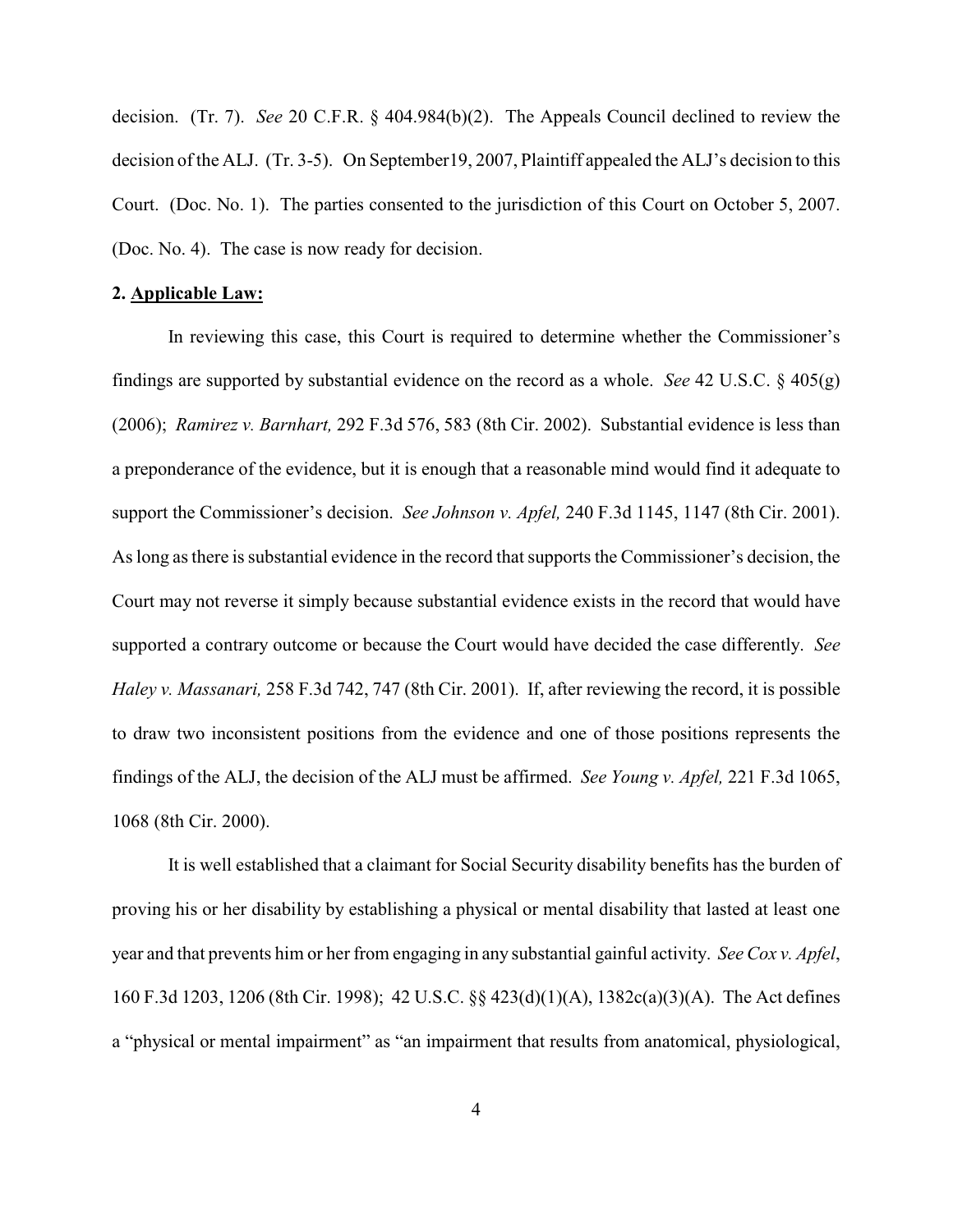or psychological abnormalities which are demonstrable by medically acceptable clinical and laboratory diagnostic techniques." 42 U.S.C. §§ 423(d)(3), 1382(3)(c). A plaintiff must show that his or her disability, not simply his or her impairment, has lasted for at least twelve consecutive months. *See* 42 U.S.C. § 423(d)(1)(A).

To determine whether the adult claimant suffers from a disability, the Commissioner uses the familiar five-step sequential evaluation. He determines: (1) whether the claimant is presently engaged in a "substantial gainful activity"; (2) whether the claimant has a severe impairment that significantly limits the claimant's physical or mental ability to perform basic work activities; (3) whether the claimant has an impairment that meets or equals a presumptively disabling impairment listed in the regulations (if so, the claimant is disabled without regard to age, education, and work experience); (4) whether the claimant has the Residual Functional Capacity (RFC) to perform his or her past relevant work; and (5) if the claimant cannot perform the past work, the burden shifts to the Commissioner to prove that there are other jobs in the national economy that the claimant can perform. *See Cox,* 160 F.3d at 1206; 20 C.F.R. §§ 404.1520(a)-(f). The fact finder only considers the plaintiff's age, education, and work experience in light of his or her RFC if the final stage of this analysis is reached. *See* 20 C.F.R. §§ 404.1520, 416.920 (2003).

### **3. Discussion:**

The Plaintiff appealed the decision of the Commissioner finding her not disabled. She claims the ALJ erred by not finding Plaintiff has an impairment, or a combination of impairments, equal to one listed in 20 C.F.R. §404.1501, *et seq*., Appendix 1; the ALJ erred in failing to address Plaintiff's non-exertional limitations, and the ALJ failed to fully and fairly develop the record. The Defendant argues Plaintiff's impairments do not meet or equal an impairment of listing level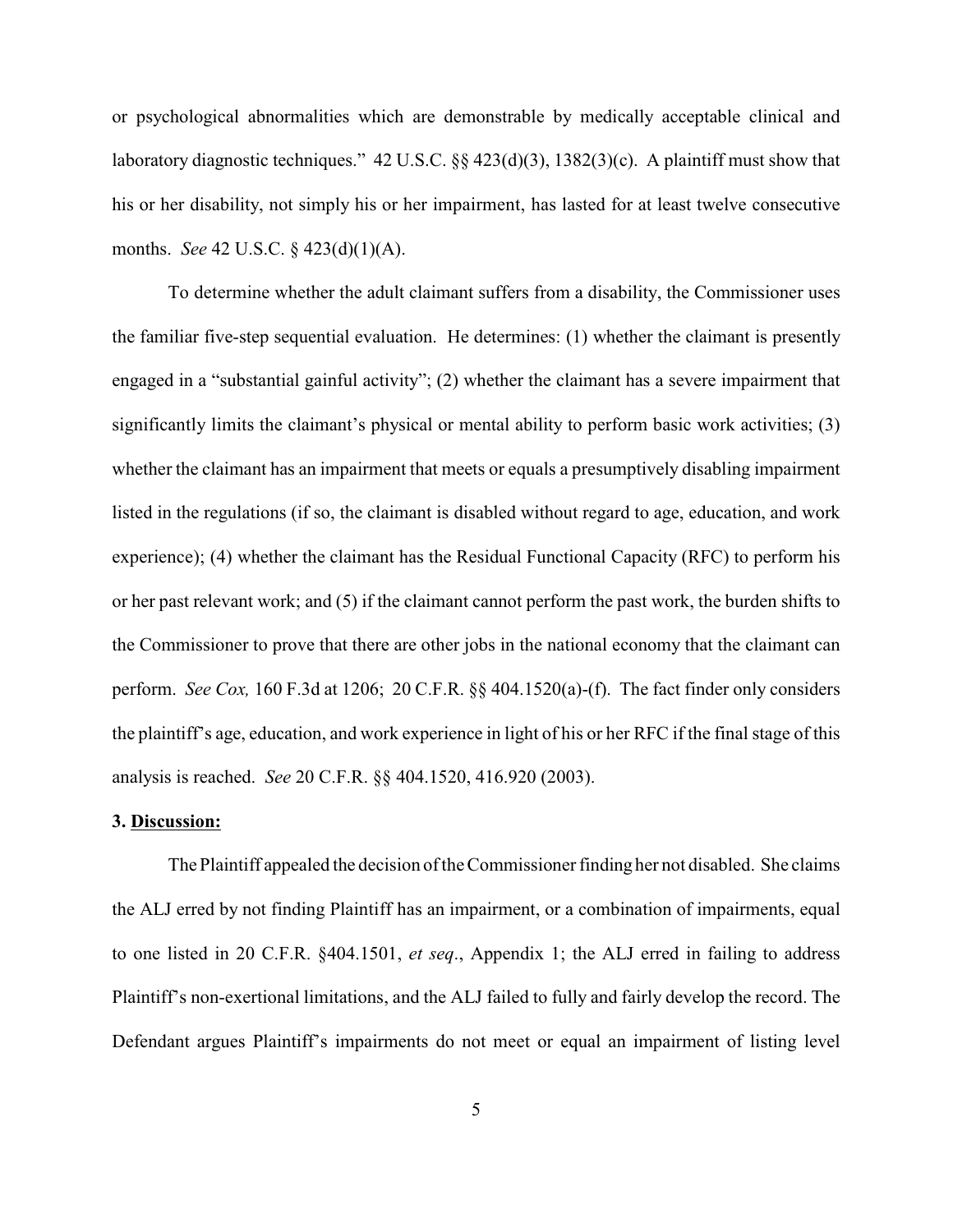severity, substantial evidence supports the ALJ's RFC assessment, and the ALJ properly developed the record.

### **A. ALJ's Evaluation of the Listings**

The ALJ must determine whether Plaintiff has a severe impairment that significantly limits the physical or mental ability to perform basic work activities. A medically determinable impairment or combination of impairments is severe if it significantly limits an individual's physical or mental ability to do basic work activities. *See* 20 C.F.R. §§ 404.1521 and 416.921.

The ALJ found Plaintiff did suffer from impairments considered to be severe within the meaning of the Social Security regulations. These impairments included an anxiety disorder, major depression and alcohol/substance abuse. (Tr. 13, Finding 2). However, there was no substantial evidence in the record showing Plaintiff's condition was severe enough to meet or equal that of a listed impairment as set forth in the Listing of Impairments. *See* 20 C.F.R. pt. 404, subpt. P, app.1. Plaintiff has the burden of establishing that her impairment(s) meet or equal an impairment set out in the Listing of Impairments. *See Sullivan v. Zebley*, 493 U.S. 521, 530-31 (1990). Plaintiff has not met this burden.

Plaintiff first attempts to show she has a listed impairment bysetting forth eight (8) diagnoses that appear throughout the record. (Doc. No. 7 pg. 2-3). However, Plaintiff fails to show her alleged impairments meet or equal any specific listing. A diagnosis is not disabling *per se*. There must be a functional loss establishing an inability to engage in substantial gainful activity before a disability occurs. *See Trenary v. Brown*, 898 F.2d 1361, 1364 (8<sup>th</sup> Cir. 1990).

Plaintiff then specifically argues she meets or equals Listing 12.00, et seq for Mental Disorders. Plaintiff does not list a specific Listing under 12.00 that she meets, rather, she argues she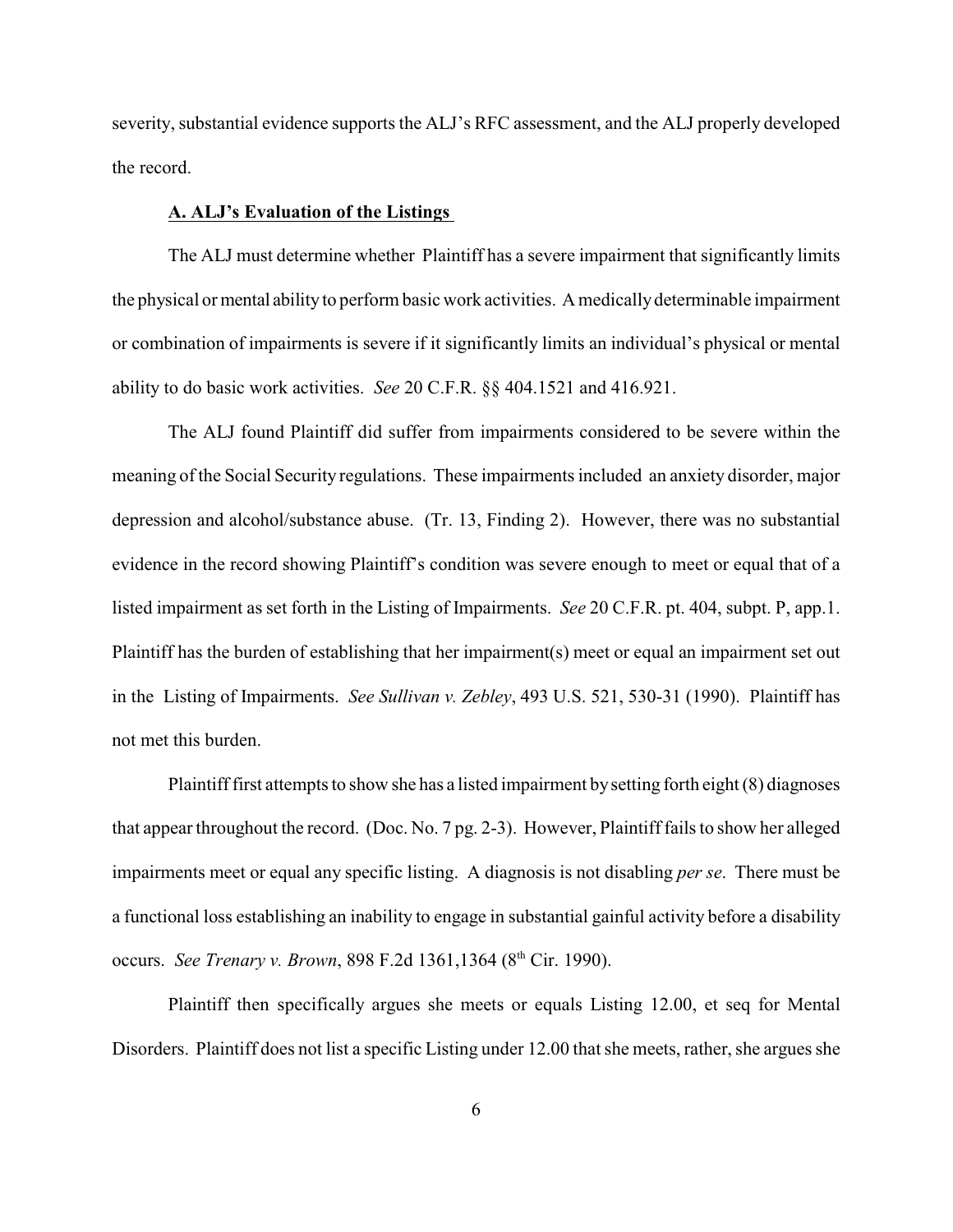meets the requirements of the part "B"criteria that are found in several of the mental disorder listings. These mental disorder listings require that at least two of the following part "B" criteria be satisfied: (1) marked restriction of activities of daily living; (2) marked difficulties in maintaining social functioning; (3) marked difficulties in maintaining concentration, persistence, or pace; or (4) repeated episodes of decompensation, each of extended duration.

The record medical evidence does not support a finding that Plaintiff meets any Listing under 12.00. On June 13, 2005, Dr. Brad Williams completed a Psychiatric Review Technique form on Plaintiff. (Tr. 101-114). Dr. Williams concluded Plaintiff had no more than moderate limitations in functioning and had no episodes of decompensation. (Tr. 111).

Plaintiff's primary mental health treatment came from Therapeutic Family Services Case Management. (Tr. 117-305, 332-409). From February 8, 2005 through February 1, 2007, Plaintiff was seen 122 times in various types of therapy sessions. Every time she was seen, with the exception of three (3) sessions, she was reported to have only mild or moderate levels of difficulties in functioning. The visits where she was rated as having a severe difficulty of functioning took place on July  $26<sup>th</sup>$  and  $28<sup>th</sup>$ , 2005, and October  $6<sup>th</sup>$ , 2006. (Tr. 151, 153, 355).

Plaintiff has shown no marked restrictions in her daily activities, social functioning, or maintaining concentration, persistence or pace, or episodes of decompensation as set out in part "B" criteria, nor has Plaintiff shown she meets any Listing under 12.00. I find substantial evidence supports the ALJ's determination Plaintiff did not have an impairment or combination of impairments equal to one listed in 20 C.F.R. pt. 404, subpt. P, app

#### **B. Non-exertional Limitations**

The Plaintiff also argues she suffers from severe non-extertional limitations associated with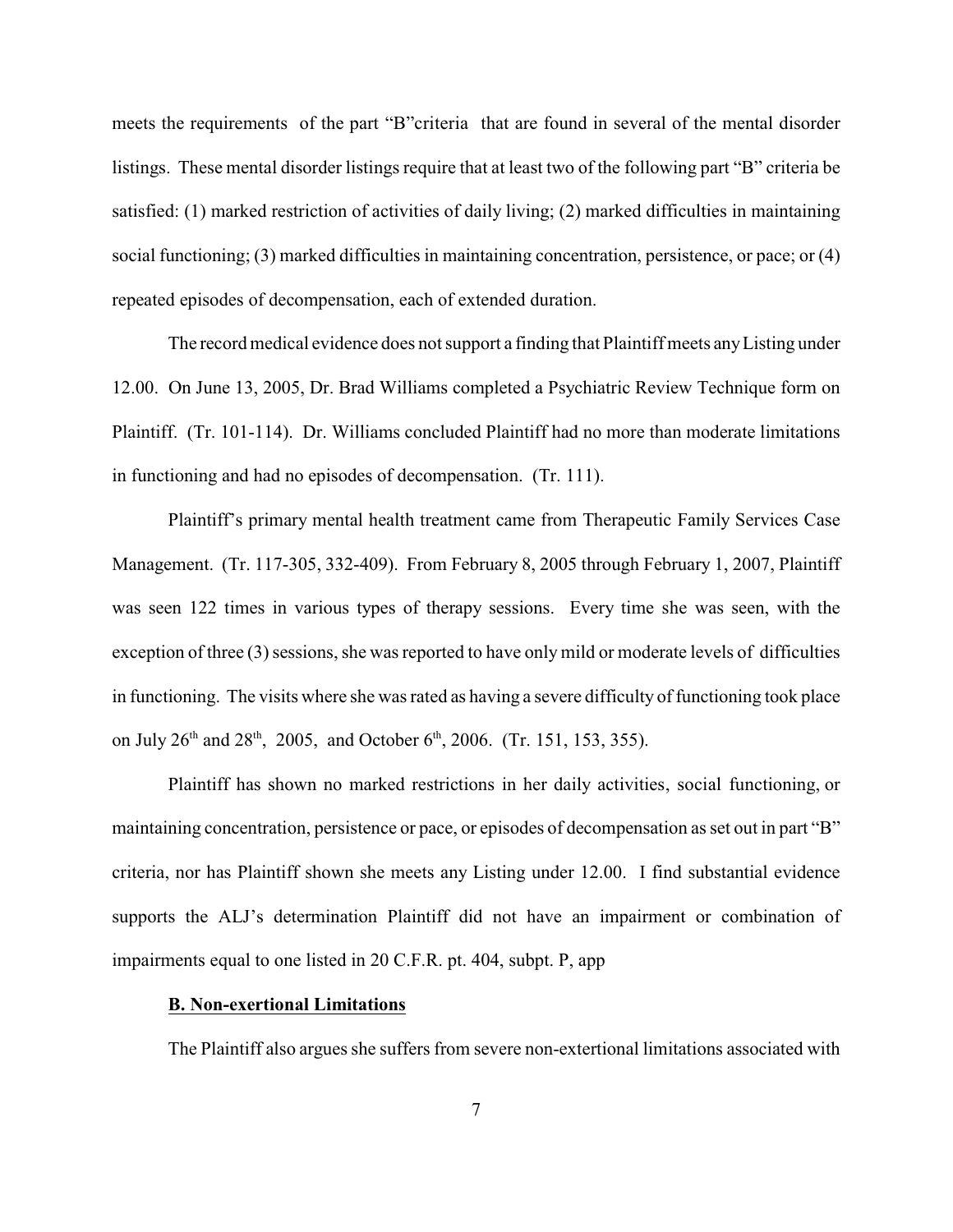her impairments. (Doc. No. 7 Pg. 11). The Plaintiff states that her non-exertional limitations include difficulty in performing manipulative or posterial (sic) functions such as lifting, bending, squatting, stopping, or crouching. (Doc. No. 7 Pg. 11). However, Plaintiff fails to point to any evidence in the record in support of this argument.

In the Social Security Disability Report, completed on March 5, 2005, Plaintiff stated she did not have physical pain, just mental pain. (Tr. 75). She also didn't place any limits on her ability stand, walk, or sit. (Tr. 75). Further, on May 3, 2005 Plaintiff completed a Function Report - Adult. (Tr. 86-93). In this report the Plaintiff indicated no affects in her ability to lift, bend, squat, stand, reach, walk, sit, or kneel. (Tr. 91). Additionally, Plaintiff testified at the hearing, that panic attacks and being nervous are what keeps her from being able to work. (Tr. 419). Finally, there are no physicians who have placed any limits on Plaintiff's ability to function in these areas. I find that the evidence in the record supports the ALJ's decision on this issue.

#### **C. Duty to Fully Develop the Record**

Lastly, Plaintiff argues the ALJ failed to properly develop the record. Plaintiff argues the ALJ should have requested the opinions of Plaintiff's treating physicians or ordered consultative examinations and reports.

 The ALJ has the duty to fully and fairly develop the record, even where the Plaintiff is represented by counsel. If a physician's report of a claimant's limitations are stated only generally, the ALJ should ask the physician to clarify and explain the stated limitations. *See Vaughn v. Heckler*, 741 F. 2d 177,179 ( $8<sup>th</sup>$  Cir. 1984). Furthermore, the ALJ is required to order medical examinations and tests if the medical records presented do not provide sufficient medical evidence to determine the nature and extent of a claimant's limitations and impairments. *See Barrett v.*